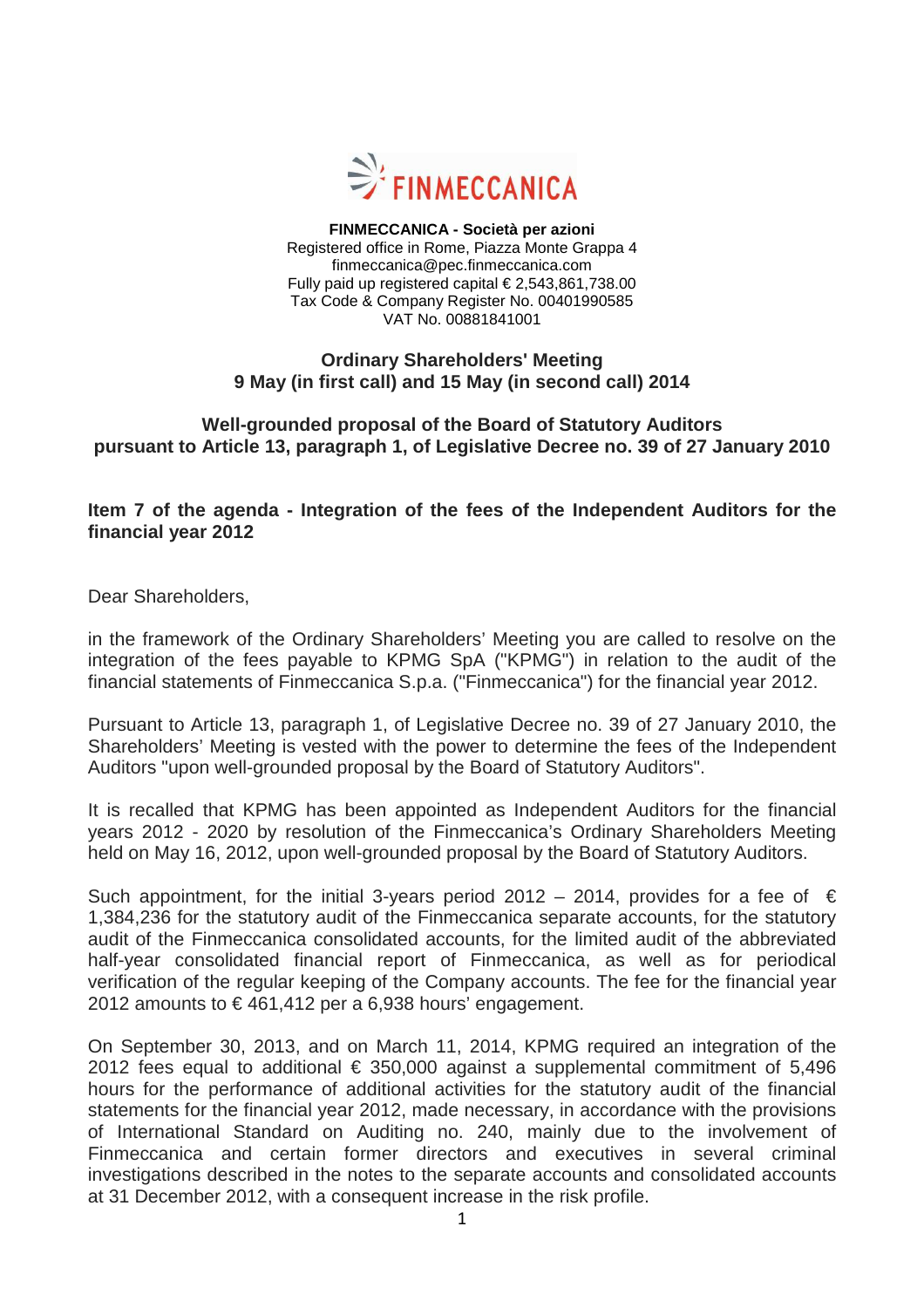In particular, these additional activities were as follows:

- implementation of non-routine procedures of risk management:
- planning and carrying out of audit anti-fraud procedures, even with the support of specialists belonging to the KPMG network;
- detailed analysis of specific issues, with the support of legal specialists;
- update of subsequent events due to the postponement of the date of approval of the separate accounts and consolidated accounts at 31 December 2012.

The request for integration of the fees is detailed as follows:

|                                                  | <b>Additional hours</b> | <b>Additional fees</b> |
|--------------------------------------------------|-------------------------|------------------------|
| Statutory audit of the separate accounts,        |                         |                        |
| including the verification of regular keeping of |                         |                        |
| Company accounts                                 | 2.335                   | € 155.237              |
| Statutory audit of consolidated accounts         |                         |                        |
|                                                  | 1.677                   | € 111.515              |
| Limited audit of the abbreviated half-year       |                         |                        |
| consolidated financial report                    | 1.484                   | € 98.681               |
| <b>Total</b>                                     | 5.496                   | € 365.434              |
| Flat-rate reduction                              |                         | €(15.434)              |
| <b>Total</b>                                     |                         | € 350.000              |

The Chief Financial Officer and the Group General Counsel of Finmeccanica provided the Board of Statutory Auditors with their opinion on the request of the Independent Auditors, after examination of:

- the consistency of the request with the provisions of the contract between Finmeccanica and KPMG for the period 2012 - 2020;
- the exceptional nature of the events that required additional activities than expected;
- the contents of the additional activities carried out by KPMG.

As a result, the Chief Financial Officer and the Group General Counsel represented to the Board of Statutory Auditors that:

- the economic request of the Independent Auditors is in line with the quantity and quality of work performed, as well as with the hourly rates contractually agreed;
- such request applies only to the financial year ended 31 December 2012;
- the request meets the requirements of Article 6.2 of the contract between Finmeccanica and KPMG, which provides for the revision and the variation of the fees in exceptional and/or unpredictable circumstances;
- considering of the relevance of the variation, it is appropriate that the request is submitted to the Shareholders' Meeting for approval.

Based on the above considerations, the Board of Statutory Auditors, in relation to the request of the integration of fees to be paid to KPMG for additional activities relating to the statutory audit of the financial statements for the financial year ended 31 December 2012,